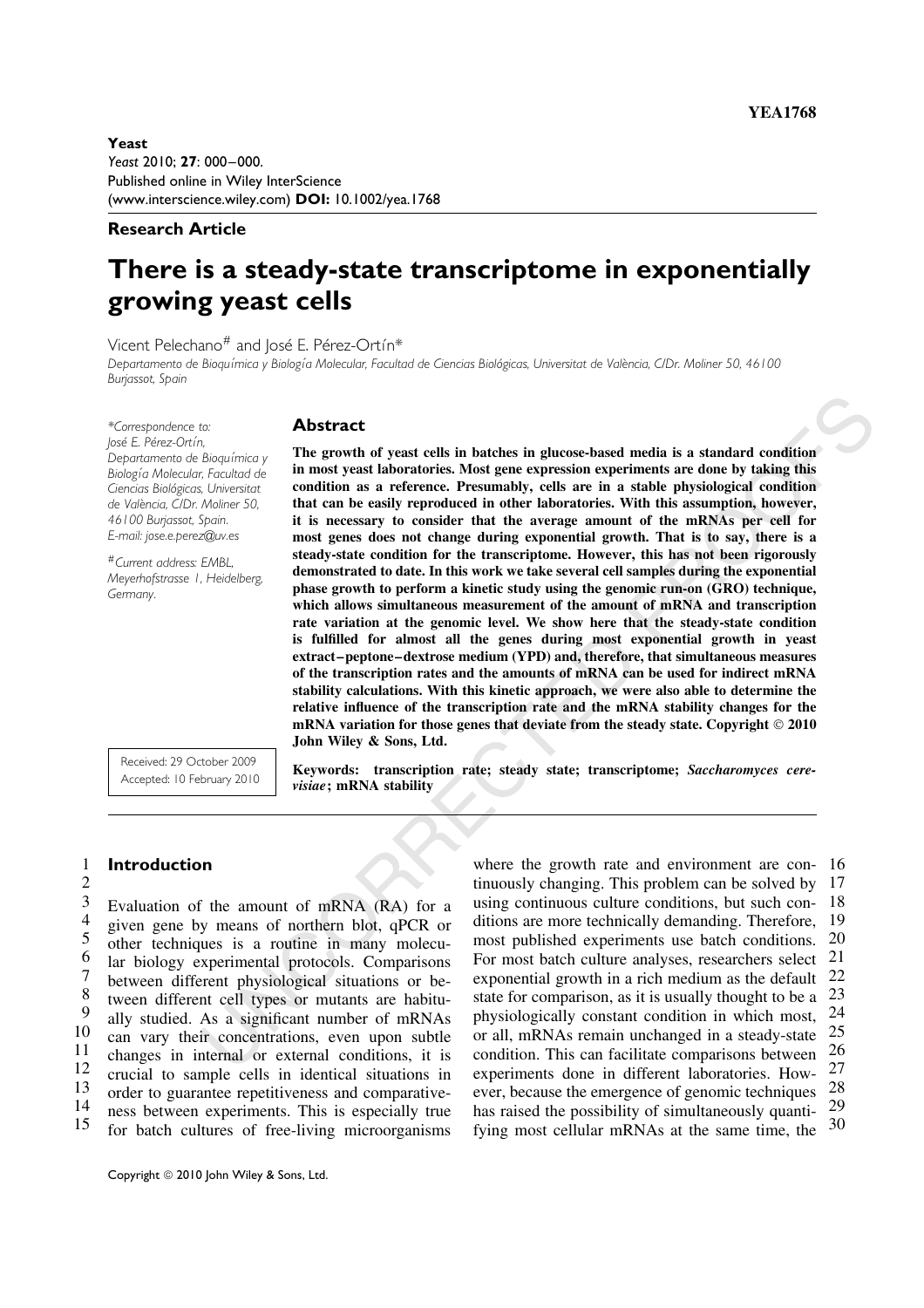1 2 3 4 5 6 7 8 9 10 11 12 13 14 15 16 17 18 19 need for a rigorous demonstration of the steadystate condition now extends to thousands of genes. One of the most studied organisms in functional genomics is the yeast *Saccharomyces cerevisiae.* There are hundreds of experiments on this yeast using cells growing on YPD (yeast extract–peptone–dextrose) complete medium in the 'exponential growth condition'. It is known, however, that many genes vary during exponential growth when cells approach the diauxic shift (DeRisi *et al*., 1997) or change in a growth ratedependent manner (Regenberg *et al*., 2006). As stated above, the use of chemostats has been described as a more reliable way to avoid such variations because they keep culture conditions stable (Daran-Lapujade *et al*., 2009; Hayes *et al*., 2002). However, most yeast researchers have used, and still use, the exponential growth condition in batch cultures for their experiments.

20 21 22 23 24 25 26 27 28 29 30 31 32 Although the majority of studies focus only on the determination of RA, it is becoming increasingly clear that gene expression should be studied as a kinetic process in which the amount of mRNA is controlled not only by transcription but also by the influence of mRNA stability (RS, also called mRNA half-life; Pérez-Ortín et al., 2007). In exponential growth a dynamic steady state can be assumed for RA, i.e. the transcription and degradation rates (TR and DR, respectively) are equal. TR follows a zero-order kinetics (does not depend on RA), whereas DR follows first-order kinetics:

$$
DR = k_{\rm d} RA
$$

Therefore, in steady state:

35 36

33 34

37 38  $TR = DR = k_d$  *RA* 

39 40 41 42 43 44 45 46 47 48 49 50 51 where  $k_d$  is the degradation constant, which is inversely related to RS ( $k_d = \ln 2/RS$ ). Thus, in this situation, *TR* can be calculated from experimentally determined RA and stability data (Holstege *et al*., 1998); alternatively, *DR* can be calculated from RA and TR data (García-Martínez et al., 2004). Both approaches are becoming increasingly popular for TR or DR calculations, although it has not yet been established whether the true steady-state condition for gene expression actually applies (Pérez-Ortín, 2007). A steady state defined for RA does not necessarily imply steady states for TR and DR. In fact, it would be theoretically possible for TR and

DR to change simultaneously in parallel, keeping 52 53 RA constant.

amer (Regenberg *et al.*, 2006). As state condition for RA is me for most of the general the methods have been small but injuring<br>the methods have the methods of the methods of the methods of the methods of the relative c In this paper we address the topic of assessing 54 55 56 57 nential phase. First we performed an experiment 58 yeast in which we simultaneously measure TR and 59 RA for all the genes. We also studied the kinetic 60 behaviour of any gene that seems to deviate from it. 61 In this way we have demonstrated that the steady- 62 state condition for RA is true for most of the genes 63 studied, but that there are small but significant 64 changes in some groups of genes, which change 65 either their TR or DR as the culture approaches 66 67 the diauxic shift. Because TR also remains almost 68 69 70 71 72 73 74 75 the steady-state condition for mRNA amounts in *S. cerevisiae* cells growing in YPD at the expoto determine whether the steady state applies for invariable, we can say that there is also a steady state for TR and DR. Finally, we reanalysed previously published data (Radonjic *et al*., 2005) to expand the time window of our study and to determine how long the steady-state condition is maintained. We found that the RA steady state is fulfilled over a long period within the exponential phase.

# **Materials and methods**

#### Yeast strain and growth conditions

81 82 83 84 85 86 87 88 89 90 91 92 93 Yeast strain BQS252 (*MAT***a**, *ura3-52* ; derived by sporulation from FY1679) was used. Cells were grown in YPD (yeast extract 1%, peptone 2%, and glucose 2%) with agitation (190 rpm) at  $28 \degree$ C for the repeated sampling of exponentially growing yeast cells. Cell cultures were grown overnight until they reached the desired  $OD_{600}$ . Five time points were taken at 0, 10, 20, 30 and 40 min after the initial sample, which corresponded to  $OD_{600} = 0.36$  (8 × 10<sup>6</sup> cells/ml), 0.38, 0.41, 0.44 and 0.47, respectively. Three biological replicates of the whole experiment were done.

### Genomic run-on (GRO)

The GRO was done essentially as described in 96 97 of ca.  $4 \times 10^8$  cells were harvested at each time 98 point. One aliquot was used directly for the GRO 99 protocol, in order to obtain TR data, while the 100 other one was frozen for subsequent total RNA 101 extraction. The cells of the GRO sample were 102 García-Martínez *et al.* (2004). Briefly, two aliquots

DOI: 10.1002/yea

76 77

78

94 95

79 80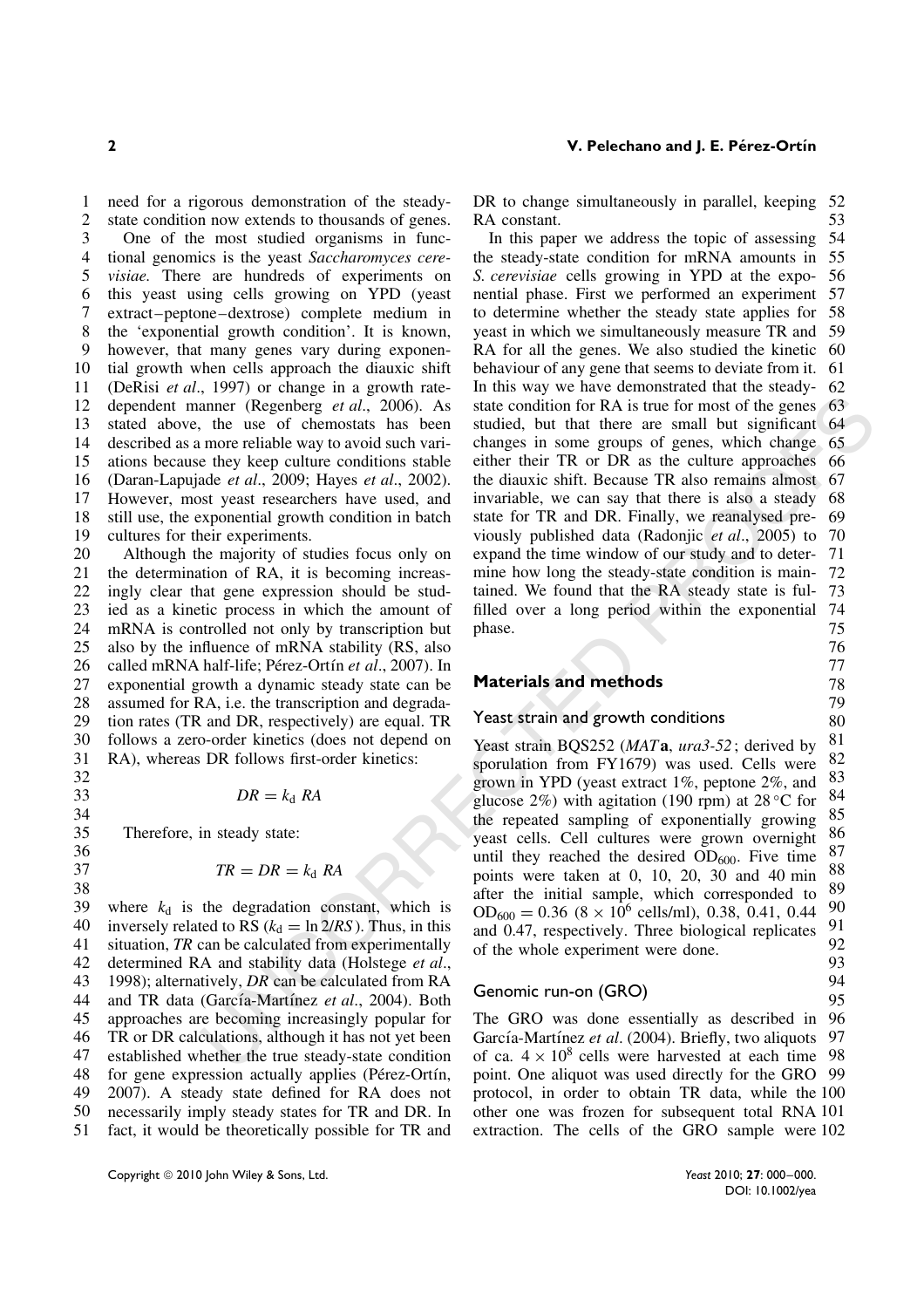1  $\mathcal{D}$ 3 4 5 6 7 8 9 permeabilized with 0.5% Sarkosyl and incubated for 20 min on ice. Then the cells were allowed to extend the nascent RNA in the presence of  $[\alpha^{-33}P]$ -UTP. Finally, the radioactively labelled RNA was extracted and hybridized onto a nylon macroarray (Alberola *et al*., 2004). After TR determination, the total RNA sample was labelled by cDNA synthesis with random hexamers and hybridized in the same arrays in order to determine the RA.

10

#### 11 12 Image analysis and data normalization

13 14 15 16 17 18 19 20 21 22 23 24 25 Images were quantified using Array Vision software, v. 7.0 (Imaging Research Inc.). The signal intensity for each spot was the background subtracted ARM (artifact removed median) density. Only values that were 1.35 times over the corresponding background were taken as valid measurements. The reproducibility of the replicates was checked using Array Stat software (Imaging Research Inc.). We considered the data to be independent and used a minimum number of two valid replicates in order to calculate the mean and standard deviation (SD) values for every gene. Normalization between conditions was done using the

- 26 global median method.
- 27

#### 28 29 Data analysis

30 31 32 33 34 35 36 37 38 39 We used the differential gene expression analysis program from the GEPAS suite (Montaner *et al*., 2006) to analyse whether there was any significantly different slope from 0 for the variation of RA during exponential growth (Radonjic *et al*., 2005) with regard to a continuous independent variable (time). Similar results were obtained when the culture  $OD_{600}$  was used as a continuous independent variable instead of the time (data not shown).

40 41 42 43 44 45 46 47 48 49 50 51 The detailed RA and TR data for exponential growth between  $OD_{600}$  0.36 and 0.47 was calculated as previously described (García-Martínez *et al*., 2004; for the whole dataset, see Supporting information, Table S1). Briefly, the intensity of the mRNA or GRO hybridization was normalized using a genomic DNA hybridization signal and the U-richness (GRO) or C-richness (mRNA) correction. We computed the slope of RA and TR variations on a  $log<sub>2</sub>$  scale with regard to time by assuming that the median TR and RA of the gene population remained constant during the experiment (see

s and data normalization<br>
quantified using Array Yosion soft-<br>
quantified using Array Yosion soft-<br>
(Imaging Research Inc.). The signal (Deter-zortin er ad., 2007). We compared the diff-t 65<br>
can spot was the background s 52 Supporting information, Table S2). Gene functional 53 analyses were done by analysing either individual 54 genes slopes (using FuncAssociate; Berriz *et al*., 55 56 57 58 59 the RA amount data obtained for the first time point and the experimentally obtained TR data 60 for the whole experiment. Using these data, it is 61 possible to calculate a theoretical RA for each 62 point by assuming that the RS calculated the first 63 time remains constant during the whole experiment 64 65 ferences between this theoretically computed RA 66 and the actual one, and assumed that the differ- 67 68 ences found would be due to stability changes during the experiment (see Figure 1A). To obtain 69 70 71 72 73 74 75 76 77 78 79 2003) or gene sets (using Fatiscan from the BABE-LOMICS suite; Al-Shahrour *et al*., 2006). To analyse the changes in RS, we computed a theoretical RA variation dataset for all the genes, using (Pérez-Ortín *et al.*, 2007). We compared the difa more robust RA variation, we performed a linear regression analysis of the actual and theoretical RA data and computed the predicted RA variation for each gene during our experiment, using all the time points. Finally, we computed the percentage of actual RA variation and the theoretical one (TR-dependent RA variation) for each gene. The difference between the actual and the theoretical RA directly gives the stability-dependent RA variation.

#### Accession numbers

- 80 81
- 82

83 84 85 86 The genomic data are stored in the Valencia Yeast (VYdBase; **http://vydbase.uv.es/**) and GEO databases. The GEO Accession No. for the set of different hybridizations is GSE11521.

### **Results**

### Verification of the steady state for mRNA on yeast cells using genomic run-on (GRO) analyses

 $Q_{\Delta}$  $Q<sub>5</sub>$ 96 97 98 start with a very low  $OD_{600}$  after inoculation and 99 reach a middle exponential phase of 0.3–0.6 at 100  $OD_{600}$ , we decided to monitor the mRNA varia-101 tion under these conditions. We also used our GRO 102 To determine whether the yeast transcriptome was in a steady-state condition during the exponential phase on the YPD medium, we measured the variation of mRNA at five time points during exponential growth. As most of the published experiments

DOI: 10.1002/yea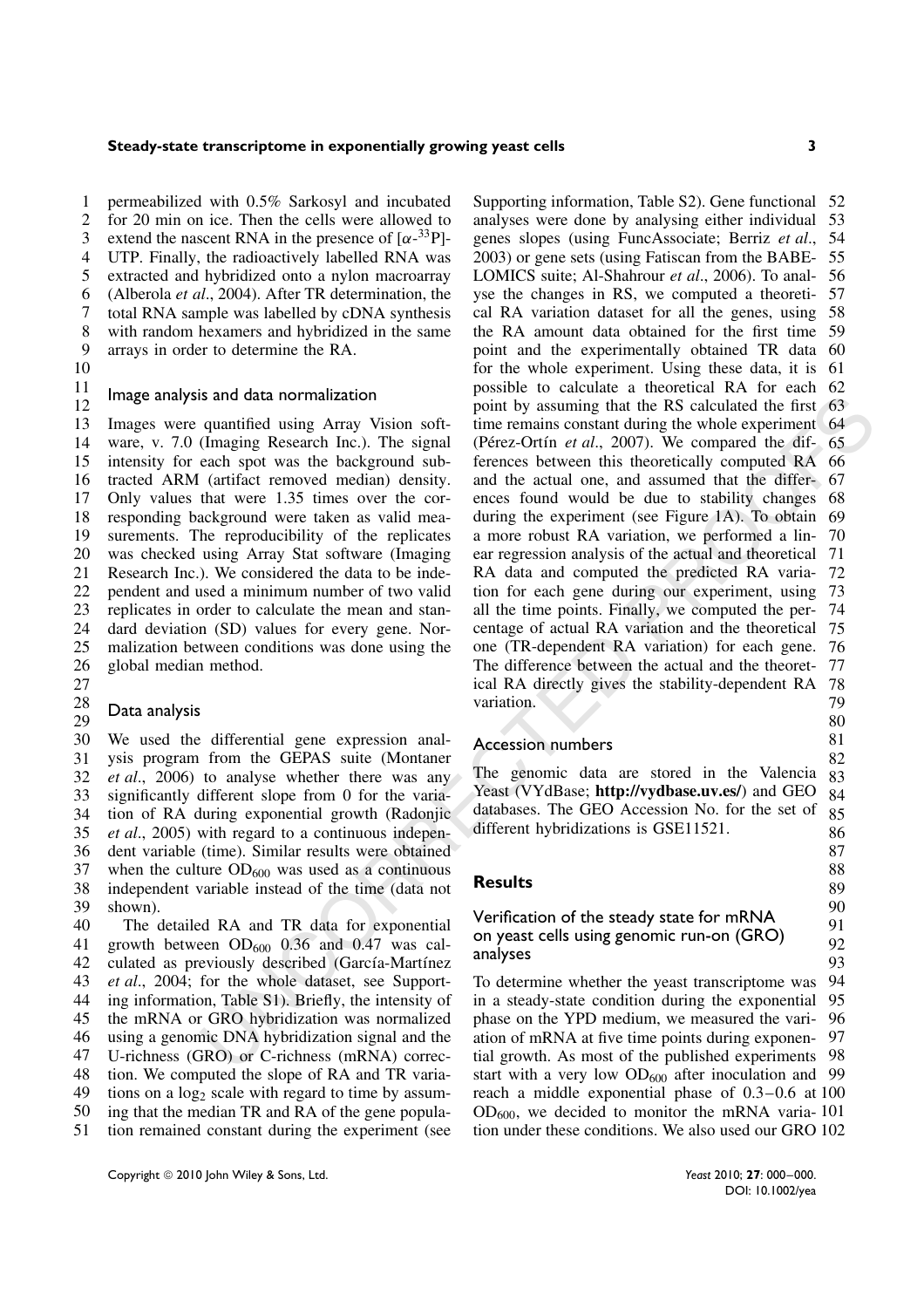

**Figure 1.** Relative contributions of the transcription rate (TR) and mRNA stability (RS) to the mRNA amount (RA) change. (A) Scheme of the protocol used to compute the mRNA variation, which is dependent in either TR or RS. The theoretical RA values in the experiment were computed for each gene by taking in account only the TR variations and by assuming a constant RS (in black). When comparing this theoretical TR-dependent RA change with the actual one (experimentally measured, in grey), it is possible to compute the percentage of RA variation for each gene, which is due to changes in either TR or RS. The data shown correspond to a sample gene (*YAL004W*) that has been chosen to show an important contribution of RS to RA variation. It is shown in natural scale to make the differences more evident. However its RA slope does not reach the significance cut-off for being statistically different from 0 (in either natural or log<sub>2</sub> scale; FDR *p* value >0.8). (B) Relative contribution of TR (light grey) or RS (dark grey) to the total RA variation (black) for selected gene groups shown in Table 1. Bars represent the median value for the variation for all the genes in each group. The groups with significant differences from 0 (as shown in Tables 1 and S3) are marked with black dots

1 2 3 4 5 protocol, which allows the simultaneous determination of TR and RA data. In this way, if the steady-state condition was verified, we could also calculate the mRNA stabilities from the RA and TR data (García-Martínez et al., 2004).

6 7 8 9 10 11 12 13 14 15 16 17 18 19 20 21  $22$ 23 24 25 We performed an experiment in triplicate for the five time points at  $OD_{600}$  0.36–0.47 (spanning 40 min, at 10 min intervals), using cultures inoculated 16 h beforehand. Under these conditions, the diauxic shift started several hours later at OD<sub>600</sub>  $\approx$  2 (V. Pelechano, unpublished observation). All 15 samples were subjected to the GRO protocol for calculating RA and TR. The repetitiveness of the samples was very good (see Supporting information, Figure S1). Pearson's correlation was, on average, 0.934 for the TR data and 0.936 for the RA data between the biological replicates. The correlation for the data points for a single growth curve was even better: 0.965 for TR and 0.964 for RA. This suggests that there is more biological variation between growth curves in different experiments than within the time points of a single exponential phase curve. However, as we fused the different replicates, only the time-dependent

variations (common for all three experiments) were 26  $27$ taken into account.

And The research estimates<br>
The response of the transformed the rest of the rest of the rest of the rest of the rest of the rest of the rest of the rest of the rest of the rest of the rest of the rest of the rest of the r 28 29 30 31 32 33 34 35 36 37 38 39 40 41 42 43 44 45 46 47 48 49 50 We reasoned that the slight changes occurring during growth in the culture composition would affect the cells' physiology, leading to a continuous change in RA or TR, which would be visible as positive or negative slopes in their respective plots. In this way, artifactual or random changes would not be accounted for. However, when we analysed these data using the GEPAS suite (a differential expression analysis tool; Montaner *et al*., 2006), no individual slope of any gene differed significantly from zero (FDR *>*0*.*6). This result confirms that the steady-state condition applies for all (at least most of) the yeast genes. Therefore, no important error is associated when taking samples for mRNA quantification from cells growing in the early exponential phase. Thus, either TR or RS can be calculated in these growth conditions from the RA experimental data and either from the respective RS data, measured by conventional methods (Grigull *et al*., 2004), or from the TR data, measured by GRO by means of mathematical calculations (Pérez-Ortín, 2007).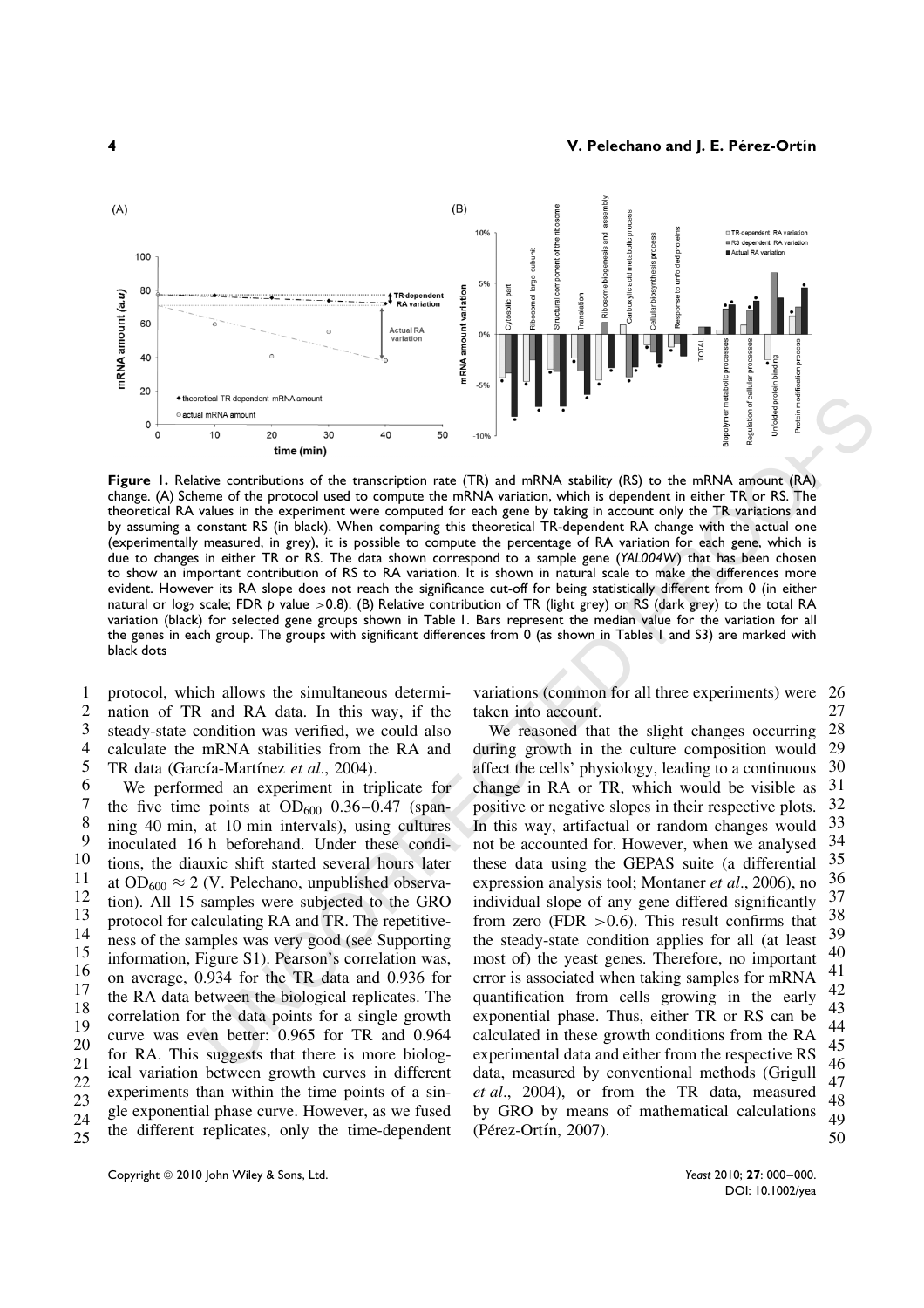#### **Steady-state transcriptome in exponentially growing yeast cells 5**

1  $\mathcal{D}$ 3 4 5 6 7 8 9 10 11 12 13 14 15 16 17 18 19 20 However, the behaviour of genes can be too subtle to be discovered from studying single genes tendencies only. Therefore, in order to analyse this result in more depth, we used a tool from the BABELOMICS suite (Fatiscan algorithm; Al-Shahrour *et al*., 2006), which scans the whole set of gene data to discover any common trends in the GO categories. Specifically, this algorithm does a segmentation test that checks whether there are any significant asymmetries in the distribution of each GO. In this way, minor changes that are often too minor to be significant for individual genes can be statistically stressed by the common GO group behaviour. We scanned all the GO categories at all the possible levels. With this analysis, we found that some groups significantly increased or decreased during the experiment (Table 1A). Moreover, as we simultaneously measured RA and TR, we were able to distinguish between the different regulatory strategies.

21 22 23 24 25 Some group changes were detected in both TR and RA, but others were observed in only one of them. For instance, the translation-related categories were seen to lower RA and TR, which is in agreement with the decrease noted in the cell 26 duplication rate that the culture would undergo sev-27 eral hours afterwards. Moreover, the differences 28 between RA and TR behaviours illustrate the possibility of detecting the regulatory strategies followed 29 for the mRNA changes: are the changes in RA 30 due to changes in transcription or to changes in 31 mRNA stability? If we assume that the steady- 32 state condition applied for this experiment, then 33 we could calculate the respective influence of TR 34 35 and RS on the RA change (for a detailed expla-36 nation, see Figure 1A and Materials and methods). With this protocol, we were able to calculate their 37 relative influence on the changes noted in each 38 39 GO category, as seen in Table 1 and Figure 1B. We analysed the slope of the RA variation that 40 41 could be explained by RS changes using Fatiscan. Then we selected the groups with either a sig- 42 43 nificant positive contribution (meaning increased 44 stability) or a significant negative one (meaning 45 decreased stability) (Table 1B). The fact that the 46 number of statistical significant groups found for the RS changes is smaller than the ones found in 47 the direct measures could be explained mainly by 48 49 two factors; because it only takes into account the part of the variation for the RA, due to stability 50

**Table 1.** Functional groups with a significant deviation from the steady state during exponential growth

| too minor to be significant for individual genes<br>can be statistically stressed by the common GO<br>group behaviour. We scanned all the GO categories<br>at all the possible levels. With this analysis, we<br>found that some groups significantly increased<br>or decreased during the experiment (Table 1A).<br>Moreover, as we simultaneously measured RA<br>and TR, we were able to distinguish between the<br>different regulatory strategies.<br>Some group changes were detected in both TR<br>and RA, but others were observed in only one<br>of them. For instance, the translation-related cat-<br>egories were seen to lower RA and TR, which is<br>in agreement with the decrease noted in the cell<br>Table 1. Functional groups with a significant deviation from the steady state during exponential growth |                                                                              | With this protocol, we were able to calculate their 37<br>relative influence on the changes noted in each 38<br>GO category, as seen in Table 1 and Figure 1B. 39<br>We analysed the slope of the RA variation that 40<br>could be explained by RS changes using Fatiscan. 41<br>Then we selected the groups with either a sig-<br>nificant positive contribution (meaning increased<br>stability) or a significant negative one (meaning<br>decreased stability) (Table 1B). The fact that the<br>number of statistical significant groups found for<br>the RS changes is smaller than the ones found in<br>the direct measures could be explained mainly by<br>two factors; because it only takes into account the<br>part of the variation for the RA, due to stability |                                                                       |  |
|-------------------------------------------------------------------------------------------------------------------------------------------------------------------------------------------------------------------------------------------------------------------------------------------------------------------------------------------------------------------------------------------------------------------------------------------------------------------------------------------------------------------------------------------------------------------------------------------------------------------------------------------------------------------------------------------------------------------------------------------------------------------------------------------------------------------------------|------------------------------------------------------------------------------|----------------------------------------------------------------------------------------------------------------------------------------------------------------------------------------------------------------------------------------------------------------------------------------------------------------------------------------------------------------------------------------------------------------------------------------------------------------------------------------------------------------------------------------------------------------------------------------------------------------------------------------------------------------------------------------------------------------------------------------------------------------------------|-----------------------------------------------------------------------|--|
|                                                                                                                                                                                                                                                                                                                                                                                                                                                                                                                                                                                                                                                                                                                                                                                                                               |                                                                              |                                                                                                                                                                                                                                                                                                                                                                                                                                                                                                                                                                                                                                                                                                                                                                            |                                                                       |  |
|                                                                                                                                                                                                                                                                                                                                                                                                                                                                                                                                                                                                                                                                                                                                                                                                                               |                                                                              | (A) Direct measures                                                                                                                                                                                                                                                                                                                                                                                                                                                                                                                                                                                                                                                                                                                                                        |                                                                       |  |
| Adjusted $p$ value                                                                                                                                                                                                                                                                                                                                                                                                                                                                                                                                                                                                                                                                                                                                                                                                            | Groups in which Transcription Rate (TR) increases<br><b>Functional group</b> | Adjusted p value                                                                                                                                                                                                                                                                                                                                                                                                                                                                                                                                                                                                                                                                                                                                                           | Groups in which mRNA amount (RA) increases<br><b>Functional group</b> |  |
| $6.35 \cdot 10^{-3}$                                                                                                                                                                                                                                                                                                                                                                                                                                                                                                                                                                                                                                                                                                                                                                                                          | Protein modification                                                         | $3.36 \cdot 10^{-4}$                                                                                                                                                                                                                                                                                                                                                                                                                                                                                                                                                                                                                                                                                                                                                       | Biopolymer metabolic process                                          |  |
| $7.26 \cdot 10^{-3}$                                                                                                                                                                                                                                                                                                                                                                                                                                                                                                                                                                                                                                                                                                                                                                                                          | Post-translational protein modification                                      | $5.71 \cdot 10^{-4}$                                                                                                                                                                                                                                                                                                                                                                                                                                                                                                                                                                                                                                                                                                                                                       | Regulation of cellular process                                        |  |
| $1.66 \cdot 10^{-2}$                                                                                                                                                                                                                                                                                                                                                                                                                                                                                                                                                                                                                                                                                                                                                                                                          | Cation transporter activity                                                  | $1.27 \cdot 10^{-2}$                                                                                                                                                                                                                                                                                                                                                                                                                                                                                                                                                                                                                                                                                                                                                       | Regulation of transcription                                           |  |
| $2.53 \cdot 10^{-2}$                                                                                                                                                                                                                                                                                                                                                                                                                                                                                                                                                                                                                                                                                                                                                                                                          | Meiosis I                                                                    |                                                                                                                                                                                                                                                                                                                                                                                                                                                                                                                                                                                                                                                                                                                                                                            |                                                                       |  |
| $3.39 \cdot 10^{-2}$                                                                                                                                                                                                                                                                                                                                                                                                                                                                                                                                                                                                                                                                                                                                                                                                          | Oxidoreductase activity, oxidizing metal ions                                |                                                                                                                                                                                                                                                                                                                                                                                                                                                                                                                                                                                                                                                                                                                                                                            |                                                                       |  |
|                                                                                                                                                                                                                                                                                                                                                                                                                                                                                                                                                                                                                                                                                                                                                                                                                               | Groups in which transcription rate (TR) decreases                            |                                                                                                                                                                                                                                                                                                                                                                                                                                                                                                                                                                                                                                                                                                                                                                            | Groups in which mRNA amount (RA) decreases                            |  |
| Adjusted $p$ value                                                                                                                                                                                                                                                                                                                                                                                                                                                                                                                                                                                                                                                                                                                                                                                                            | <b>Functional group</b>                                                      | Adjusted $p$ value                                                                                                                                                                                                                                                                                                                                                                                                                                                                                                                                                                                                                                                                                                                                                         | <b>Functional group</b>                                               |  |
| $2.82 \cdot 10^{-10}$                                                                                                                                                                                                                                                                                                                                                                                                                                                                                                                                                                                                                                                                                                                                                                                                         | Cytosolic part                                                               | $2.52 \cdot 10^{-8}$                                                                                                                                                                                                                                                                                                                                                                                                                                                                                                                                                                                                                                                                                                                                                       | Structural constituent of ribosome                                    |  |
| $1.33 \cdot 10^{-6}$                                                                                                                                                                                                                                                                                                                                                                                                                                                                                                                                                                                                                                                                                                                                                                                                          | Ribosome                                                                     | $2.78 \cdot 10^{-7}$                                                                                                                                                                                                                                                                                                                                                                                                                                                                                                                                                                                                                                                                                                                                                       | Ribosome                                                              |  |
| $8.91 \cdot 10^{-5}$                                                                                                                                                                                                                                                                                                                                                                                                                                                                                                                                                                                                                                                                                                                                                                                                          | Ribosome biogenesis and assembly                                             | $4.00 \cdot 10^{-6}$                                                                                                                                                                                                                                                                                                                                                                                                                                                                                                                                                                                                                                                                                                                                                       | Cytosolic part                                                        |  |
| $2.32 \cdot 10^{-4}$                                                                                                                                                                                                                                                                                                                                                                                                                                                                                                                                                                                                                                                                                                                                                                                                          | Structural constituent of ribosome                                           | $7.23 \cdot 10^{-5}$                                                                                                                                                                                                                                                                                                                                                                                                                                                                                                                                                                                                                                                                                                                                                       | Large ribosomal subunit                                               |  |
| $6.35 \cdot 10^{-3}$                                                                                                                                                                                                                                                                                                                                                                                                                                                                                                                                                                                                                                                                                                                                                                                                          | Translation                                                                  | $1.09 \cdot 10^{-4}$                                                                                                                                                                                                                                                                                                                                                                                                                                                                                                                                                                                                                                                                                                                                                       | Translation                                                           |  |
| $6.35 \cdot 10^{-3}$                                                                                                                                                                                                                                                                                                                                                                                                                                                                                                                                                                                                                                                                                                                                                                                                          | Cellular biosynthetic process                                                | $5.29 \cdot 10^{-3}$                                                                                                                                                                                                                                                                                                                                                                                                                                                                                                                                                                                                                                                                                                                                                       | Ribosome biogenesis and assembly                                      |  |
| $1.18 \cdot 10^{-2}$                                                                                                                                                                                                                                                                                                                                                                                                                                                                                                                                                                                                                                                                                                                                                                                                          | Cytoplasmic exosome (RNase complex)                                          | $4.16 \cdot 10^{-2}$                                                                                                                                                                                                                                                                                                                                                                                                                                                                                                                                                                                                                                                                                                                                                       | Monocarboxylic acid metabolic process                                 |  |
| $21510-2$                                                                                                                                                                                                                                                                                                                                                                                                                                                                                                                                                                                                                                                                                                                                                                                                                     | Llietidina bioquethatic processo                                             |                                                                                                                                                                                                                                                                                                                                                                                                                                                                                                                                                                                                                                                                                                                                                                            |                                                                       |  |

| Adjusted $p$ value                                                                                                                                                                                                                            | <b>Functional group</b>                                                                                                                                                                                                                                                                       | Adjusted $p$ value                                                                                                                                                   | <b>Functional group</b>                                                                                                                                                                 |
|-----------------------------------------------------------------------------------------------------------------------------------------------------------------------------------------------------------------------------------------------|-----------------------------------------------------------------------------------------------------------------------------------------------------------------------------------------------------------------------------------------------------------------------------------------------|----------------------------------------------------------------------------------------------------------------------------------------------------------------------|-----------------------------------------------------------------------------------------------------------------------------------------------------------------------------------------|
| $2.82 \cdot 10^{-10}$<br>$1.33 \cdot 10^{-6}$<br>$8.91 \cdot 10^{-5}$<br>$2.32 \cdot 10^{-4}$<br>$6.35 \cdot 10^{-3}$<br>$6.35 \cdot 10^{-3}$<br>$1.18 \cdot 10^{-2}$<br>$2.15 \cdot 10^{-2}$<br>$2.15 \cdot 10^{-2}$<br>$3.39 \cdot 10^{-2}$ | Cytosolic part<br>Ribosome<br>Ribosome biogenesis and assembly<br>Structural constituent of ribosome<br>Translation<br>Cellular biosynthetic process<br>Cytoplasmic exosome (RNase complex)<br>Histidine biosynthetic process<br>Riboflavin metabolic process<br>Response to unfolded protein | $2.52 \cdot 10^{-8}$<br>$2.78 \cdot 10^{-7}$<br>$4.00 \cdot 10^{-6}$<br>$7.23 \cdot 10^{-5}$<br>$1.09 \cdot 10^{-4}$<br>$5.29 \cdot 10^{-3}$<br>$4.16 \cdot 10^{-2}$ | Structural constituent of ribosome<br>Ribosome<br>Cytosolic part<br>Large ribosomal subunit<br>Translation<br>Ribosome biogenesis and assembly<br>Monocarboxylic acid metabolic process |
| $3.39 \cdot 10^{-2}$                                                                                                                                                                                                                          | Response to protein stimulus                                                                                                                                                                                                                                                                  |                                                                                                                                                                      |                                                                                                                                                                                         |

Copyright 2010 John Wiley & Sons, Ltd. *Yeast* 2010; **27**: 000–000.

DOI: 10.1002/yea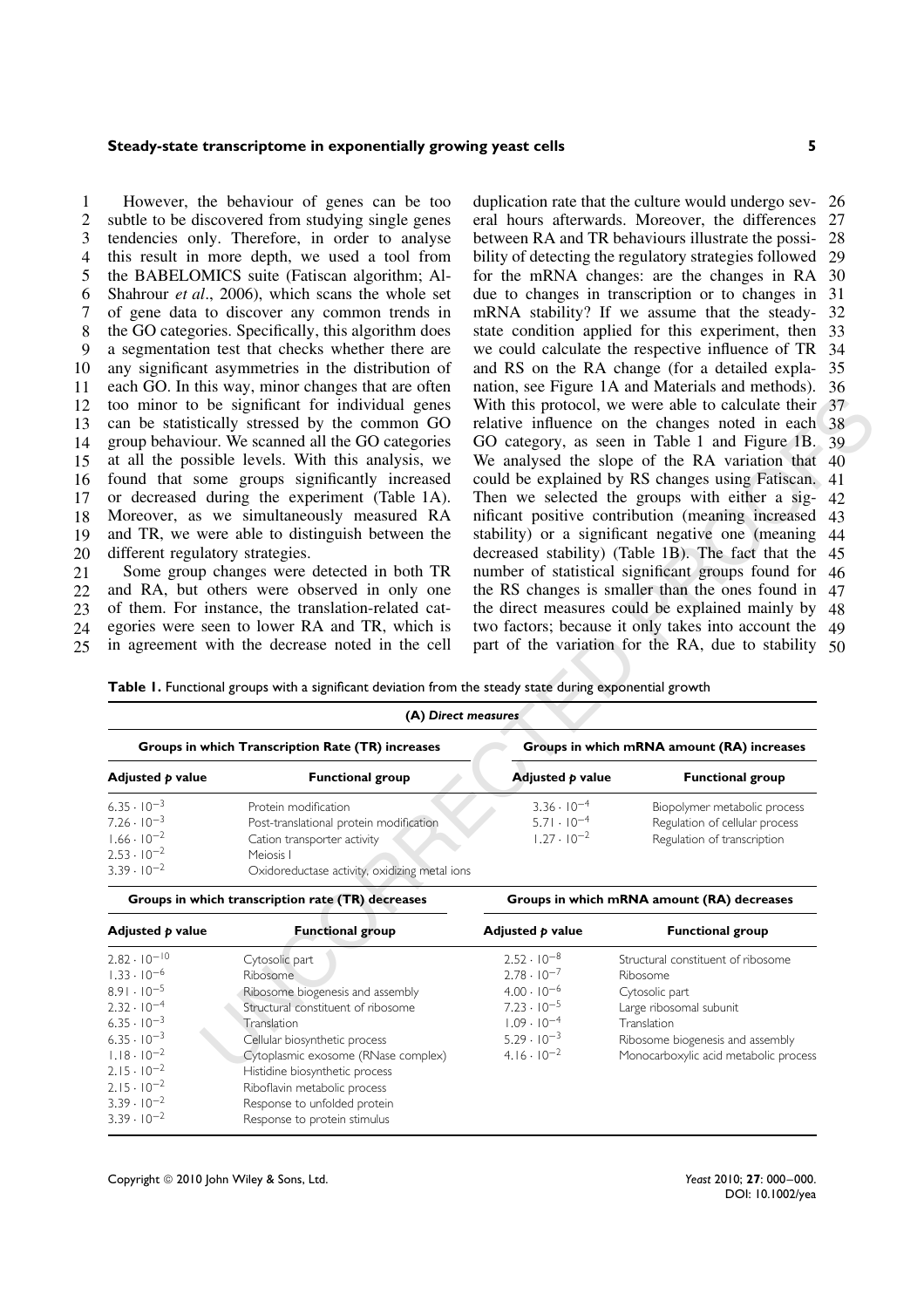#### **Table 1.** Continued

|                                                                      |                                                                                                    | (B) Indirect measures                         |                                                                     |  |
|----------------------------------------------------------------------|----------------------------------------------------------------------------------------------------|-----------------------------------------------|---------------------------------------------------------------------|--|
|                                                                      | Groups in which mRNA stability (RS) increases                                                      | Groups in which mRNA stability (RS) decreases |                                                                     |  |
| Adjusted $p$ value                                                   | <b>Functional group</b>                                                                            | Adjusted $p$ value                            | <b>Functional group</b>                                             |  |
| $1.07 \cdot 10^{-5}$<br>$2.06 \cdot 10^{-3}$<br>$2.86 \cdot 10^{-3}$ | Biopolymer metabolic process<br>Regulation of biological process<br>Regulation of cellular process | $2.06 \cdot 10^{-3}$<br>$2.06 \cdot 10^{-3}$  | Organic acid metabolic process<br>Carboxylic acid metabolic process |  |

(A) Functional groups with significant slopes for experimentally determined (direct measures) TR or RA along the five time points analysed during early exponential growth. (B) Functional groups with a significantly high contribution of RS to the RA increase or decrease (mRNA stabilization or destabilization, respectively). The RS-dependent RA slope was mathematically computed (indirect measures), as explained in Figure 1A, and used for the functional analysis. Only some representative GO are shown (for the complete list, see Supporting information, Table S3). All the analyses were done using the Fatiscan algorithm from BABELOMICS (Al Shahrour *et al*., 2006); the FDR-adjusted *p* values are shown.

1  $\mathcal{D}_{\mathcal{L}}$ 3 4 5 6 7 8 9 10 11 12 13 14 15 16 17 18 19 20 21 22 23 changes, and because it is an indirect measure. The fact of being an indirect measure depending on the TR and RA data makes it more noisy (in fact the SD for the RS-dependent RA slopes is larger (0.0074) than that from TR or RA direct measures (0.0058 and 0.0057, respectively). It can be seen that both TR and RS cooperate to either lower or increase RA for most categories; that is to say, homodirectional changes occurred, although in variable proportions. In some groups, however, the changes observed operated in opposite senses. RiBi genes had a decreased RA, due to a large effect on TR that compensated slight mRNA stabilization, whereas unfolded protein response mRNAs increased because of strong mRNA stabilization, despite a certain decrease in TR. It is important to note that all these changes were very subtle, and could be taken in account only for those GOs in which significant changes for the kinetic parameters had been previously detected. These results illustrate the variable methods used by the yeast cell to change the mRNA level (Pérez-Ortín et al., 2007).

24

#### 25 26 27 Determination of the time window when assuming the steady state for mRNAs in yeast cells growing in the exponential phase

28 29 30 31 32 33 34 35 As our experiment covered only a relatively small time window of exponential phase growth in yeast  $(OD<sub>600</sub> = 0.3-0.5)$ , we decided to assess whether this steady state for the transcriptome is maintained in later phases of exponential growth. To determine this, we reanalysed the data from the comprehensive study of Radonjic *et al*. (2005). In their

Copyright 2010 John Wiley & Sons, Ltd. *Yeast* 2010; **27**: 000–000.

eraid grooth. (V) Furthers groots and a signification of its limit M means on correct (white spin that the spin tector and the spin tector of the control of the mean term in the state and single on the control of the cont experiment, the authors analysed the transcriptome 36 37 of wild-type yeast (S288c background) growing in 38 39 40 41 cludes a direct comparison with our conditions. The 42 growth curve included nine experimental points in the exponential phase in the range 3.9–9 h after 43 44 inoculation (see Figure 1A from Radonjic *et al*., 45 2005). This study measured only the RA changes, 46 47 48 taner *et al.*, 2006). Probably because the analysed 49 time window in this experiment is longer, covering 50 51 52 with a slope different from zero (FDR *<*0*.*01) was 53 54 55 56 GO categories. Specifically, the mRNA levels of 57 58 59 tein catabolism increased, unlike the mRNA levels of those categories related to ribosome biogenesis, 60 which decreased (Figure 2B). Both results fitted the 61 expected changes in cell metabolism, which would 62 take place when entering the diauxic shift some 63 64 65 2005), and they are in agreement with the slight 66 changes detected in our previous experiment. A 67 close inspection of the results, however, showed that most of the changes noted in relation to the 68 69 took place at the last two time points analysed, 70 a batch culture in YPD since the inoculation on fresh medium to the late stationary phase. They use  $OD_{600} = 0.5$  as the starting condition, which prebut this is enough to check the steady-state condition. First, we analysed this data using the GEPAS suite (a differential expression analysis tool; Monmore physiological variations, the number of genes higher. We obtained 304 genes showing a positive slope, and 271 showing a negative slope when their  $log_2$  RA data were plotted against the time course (Figure 2A). They were enriched in some those categories related with respiration and prohours later (DeRisi *et al*., 1997; Radonjic *et al*., initial exponential phase at 3.9 h in those genes

DOI: 10.1002/yea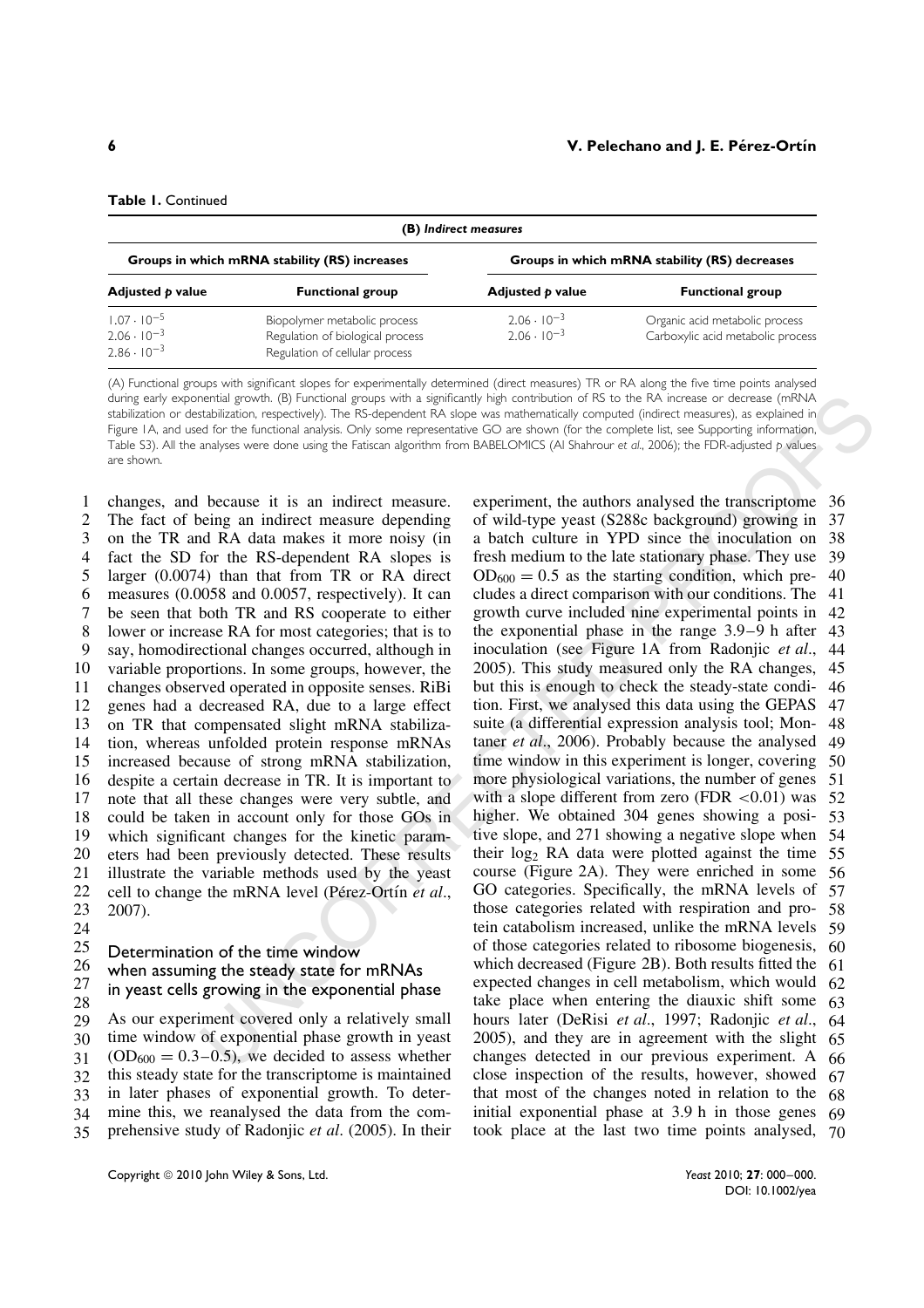#### **Steady-state transcriptome in exponentially growing yeast cells 7**



| $3.9 - 4.75 h$<br>$4 - 5.25h$<br>4.25-5.75 h<br>$4.75 - 6.5h$<br>5.25–7.25 h<br>$5.75 - 9 h$<br>$\uparrow$ 2.05 $\cdot$ 10 <sup>-7</sup><br>$\uparrow$ 9.53 $\cdot$ 10 <sup>-8</sup><br>$\uparrow$ 2.76 $\cdot$ 10 <sup>-5</sup><br>$\uparrow$ 3.35 $\cdot$ 10 <sup>-16</sup><br>$\uparrow$ 2.29 $\cdot$ 10 <sup>-8</sup><br>$\uparrow$ 1.14 $\cdot$ 10 <sup>-6</sup><br>$\uparrow$ 3.78 $\cdot$ 10 <sup>-10</sup><br>$\uparrow$ 2.88 $\cdot$ 10 <sup>-16</sup><br>$\uparrow$ 3.42 $\cdot$ 10 <sup>-4</sup><br>$\uparrow$ 2.03 $\cdot$ 10 <sup>-7</sup><br>$\uparrow$ 2.31 $\cdot$ 10 <sup>-6</sup><br>$\uparrow$ 4.72 $\cdot$ 10 <sup>-4</sup><br>$\uparrow$ 5.55 $\cdot$ 10 <sup>-3</sup><br>$\uparrow$ 6.73 $\cdot$ 10 <sup>-3</sup><br>$\uparrow$ 3.07 $\cdot$ 10 <sup>-9</sup><br>$\uparrow$ 4.12 $\cdot$ 10 <sup>-3</sup><br>$\uparrow$ 4.67 $\cdot$ 10 <sup>-3</sup><br>$\uparrow$ 5.18 $\cdot$ 10 <sup>-3</sup><br>↑ 1.56 $\cdot$ 10 <sup>-3</sup><br>$\uparrow$ 1.00 $\cdot$ 10 <sup>-7</sup><br>$\uparrow$ 1.34 $\cdot$ 10 <sup>-5</sup><br>$\uparrow$ 6.59 $\cdot$ 10 <sup>-4</sup><br>$\downarrow$ 4.44 $\cdot$ 10 <sup>-4</sup><br>$\downarrow$ 7.85 $\cdot$ 10 <sup>-12</sup><br>$\downarrow$ 4.75 $\cdot$ 10 <sup>-6</sup><br>$\downarrow$ 1.21 $\cdot$ 10 <sup>-3</sup><br>$\downarrow$ 5.56 $\cdot$ 10 <sup>-24</sup><br>$\downarrow$ 1.05 $\cdot$ 10 <sup>-28</sup> | Figure 2. mRNA amount variation during exponential growth. (A) Histogram of slopes for the mRNA amount (RA)<br>variation (in log <sub>2</sub> scale for arbitrary units) as a function of time (min) for the 3.9-9 h interval, according to Radonjic et al.<br>(2005). The distribution of all the gene slopes is shown as a black line. Bars represent the genes with slopes that significantly<br>differ (positively in dark grey and negatively in light grey) from 0 (FDR <0.01). The y axis represents the percentage of<br>genes, with regard to the total number analysed, belonging to each class. (B) The gene groups that are significantly enriched<br>in genes that increase or decrease RA. Significance was calculated using FuncAssociate (Berriz et al., 2003) Only the most<br>representative GO categories are shown<br>Table 2. Change in the mRNA amount slope during exponential growth | slope [ RA (log <sub>2</sub> a.u)/min] |  |  |                                           |
|---------------------------------------------------------------------------------------------------------------------------------------------------------------------------------------------------------------------------------------------------------------------------------------------------------------------------------------------------------------------------------------------------------------------------------------------------------------------------------------------------------------------------------------------------------------------------------------------------------------------------------------------------------------------------------------------------------------------------------------------------------------------------------------------------------------------------------------------------------------------------------------------------------------------------------------------------------------------------------------------------------------------------------------------------------------------------------------------------------------------------------------------------------------------------------------------------------------------------------------------------------------------------------------------------------------------------------------------------------------------------------------|--------------------------------------------------------------------------------------------------------------------------------------------------------------------------------------------------------------------------------------------------------------------------------------------------------------------------------------------------------------------------------------------------------------------------------------------------------------------------------------------------------------------------------------------------------------------------------------------------------------------------------------------------------------------------------------------------------------------------------------------------------------------------------------------------------------------------------------------------------------------------------------------------------------|----------------------------------------|--|--|-------------------------------------------|
| protein                                                                                                                                                                                                                                                                                                                                                                                                                                                                                                                                                                                                                                                                                                                                                                                                                                                                                                                                                                                                                                                                                                                                                                                                                                                                                                                                                                               | <b>Functional group</b>                                                                                                                                                                                                                                                                                                                                                                                                                                                                                                                                                                                                                                                                                                                                                                                                                                                                                      |                                        |  |  |                                           |
|                                                                                                                                                                                                                                                                                                                                                                                                                                                                                                                                                                                                                                                                                                                                                                                                                                                                                                                                                                                                                                                                                                                                                                                                                                                                                                                                                                                       | Cytoplasm<br>Mitochondrial part<br>Oxidoreductase activity<br>Alcohol metabolic process<br>Response to unfolded                                                                                                                                                                                                                                                                                                                                                                                                                                                                                                                                                                                                                                                                                                                                                                                              |                                        |  |  | $\uparrow$ 5.54 $\cdot$ 10 <sup>-12</sup> |
|                                                                                                                                                                                                                                                                                                                                                                                                                                                                                                                                                                                                                                                                                                                                                                                                                                                                                                                                                                                                                                                                                                                                                                                                                                                                                                                                                                                       | Response to stress<br>Integral to membrane<br>Ribosome biogenesis and                                                                                                                                                                                                                                                                                                                                                                                                                                                                                                                                                                                                                                                                                                                                                                                                                                        |                                        |  |  |                                           |
| $\downarrow$ 6.20 $\cdot$ 10 <sup>-3</sup><br>$\downarrow$ 1.17 $\cdot$ 10 <sup>-17</sup><br>$\downarrow$ 8.83 $\cdot$ 10 <sup>-3</sup><br>Structural constituent of<br>ribosome                                                                                                                                                                                                                                                                                                                                                                                                                                                                                                                                                                                                                                                                                                                                                                                                                                                                                                                                                                                                                                                                                                                                                                                                      | assembly                                                                                                                                                                                                                                                                                                                                                                                                                                                                                                                                                                                                                                                                                                                                                                                                                                                                                                     |                                        |  |  |                                           |
| $\downarrow$ 1.97 $\cdot$ 10 <sup>-6</sup><br>$\downarrow$ 6.09 $\cdot$ 10 <sup>-4</sup><br>$\downarrow$ 1.59 $\cdot$ 10 <sup>-12</sup><br>Translation<br>$12.04 \cdot 10^{-6}$<br>$\downarrow$ 8.04 $\cdot$ 10 <sup>-14</sup><br>$\downarrow$ 3.13 $\cdot$ 10 <sup>-8</sup><br>$\downarrow$ 1.83 $\cdot$ 10 <sup>-6</sup><br><b>Nucleus</b>                                                                                                                                                                                                                                                                                                                                                                                                                                                                                                                                                                                                                                                                                                                                                                                                                                                                                                                                                                                                                                          |                                                                                                                                                                                                                                                                                                                                                                                                                                                                                                                                                                                                                                                                                                                                                                                                                                                                                                              |                                        |  |  |                                           |

**Table 2.** Change in the mRNA amount slope during exponential growth

1 2 3 4 5 6 7 8 i.e. at 7.25 and 9 h after inoculation. When we considered only the first seven time points, from 3.9 to 6.5 h, no gene's slope significantly differed from zero when we used the same criteria. This result confirms that the time window in which a steady state for the transcriptome can be widely assumed is extended to up a couple of hours before the diauxic shift.

 $\Omega$ 10 11 12 gene set enrichment analysis (Fatiscan algorithm; 13 14 changes in their RA in the Radonjic *et al.* (2005) 15 data. Table 2 shows how the RA of some GO 16 In order to confirm the small deviations from the steady state that we were able to calculate in our previous experiment, we used the same Al-Shahrour *et al*., 2006) to detect the groups of the related genes showing slight but significant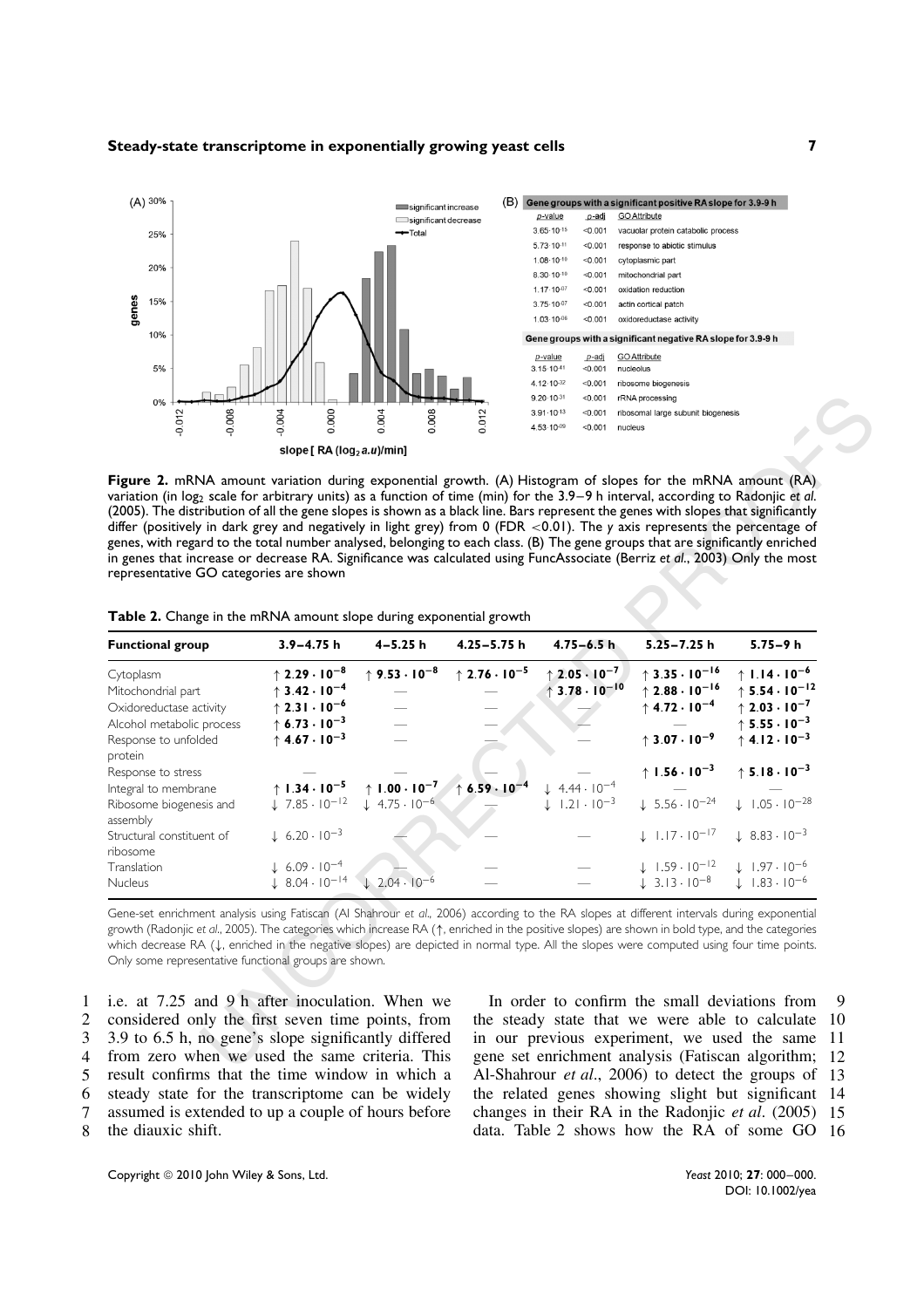1 2 3 4 5 6 categories tended to increase (↑, bold numbers) or decrease  $(\downarrow)$  along the growth curve. As expected, the respiration and stress response categories were significantly represented in the RA increase, while the translation categories were significantly represented in the RA decrease.

7 8 9 10 11 Therefore, although we conducted a kinetically detailed study of the transcriptome only during mid-exponential growth, these results confirm that our conclusions can be extrapolated to most of the exponential growth phase.

#### 12

#### 13

#### 14 **Discussion**

15

16 17 18 19 20 21 22 23 It is commonly assumed that mRNAs are approximately in a steady state during exponential growth in a free-living microorganism. For instance, we have used this assumption in order to calculate the mRNA stabilities in the yeast *S. cerevisiae* by means of GRO experiments (García-Martínez *et al*., 2004). However, an experimental demonstration is currently lacking.

24 25 26 27 28 29 30 31 32 33 34 35 36 37 38 39 40 41 42 43 44 45 46 47 48 Here we report a detailed study of the gene expression in yeast during exponential growth. In this experiment we simultaneously checked both RAs and TRs. The general conclusion is that a steady state for the transcriptome and transcription rates can be assumed, and that small deviations from it can be detected, but only when looking at all the genes from a given GO at the same time. This last analysis procedure is much more sensitive because it detects common tendencies for a group of related genes. However, when we analysed them individually, each yeast gene was within the steady-state condition for its mRNA. In addition, our kinetically orientated approach enables us to determine the respective contributions of TR and RS to the putative changes in RA. For most cases, both changes work in the same direction. However, certain exceptions indicate how the cell uses mRNA stability as an additional controller of the gene expression. Moreover, the demonstration of steady state for TR allows the conclusion that the cells keep the RA values constant by also maintaining constant turnover, not by coordinately changing TR and DR — a more complicated option but theoretically possible.

49 50 51 To extend our results and to determine how long the steady state for the transcriptome can be assumed during exponential growth, we used

#### **8 V. Pelechano and J. E. Perez-Ort ´ ´ın**

data from a comprehensive microarray study by 52 Radonjic *et al.* (2005), which is representative for 53 many others. Using these data, we verified that the 54 55 over a long period (for at least 3 h and up to 2 h 56 before the diauxic shift). There is nevertheless a 57 58 the growth rate (translation) to decrease and the 59 genes related to the diauxic shift (mitochondria) 60 to increase. This probably reflects the cell's early 61 response to the forthcoming changes to take place 62 in metabolism, and corroborates the suggestion that 63 64 yeast cells use a feed-forward strategy, anticipating 65 growth changes with gene expression changes 66 steady-state condition is met by a sample series significant tendency of the mRNAs related with (Levy and Barkai, 2009).

in metabolism, and corroborates the suggestion that 63<br>
yeas tells we are deed Forward strategy, anticipating 64<br>
yeas tells we are deed Forward strategy, anticipating 64<br>
yeas with changes with gene expression changes 66<br> Having established that the steady-state condi- 67 tion during exponential growth had been fulfilled, 68 we can say that our protocol to calculate mRNA 69 half-lives indirectly, as well as that used by other 70 71 72 73 74 75 76 this: first, the mathematical error associated with indirect calculations; second, the error associated 77 78 life (see below). Both problems are unavoidable 79 80 81 82 83 84 85 86 87 88 89 methods measure 'nascent TR', which can differ 90 from 'mature TR' (increase of mature, cytoplasmic 91 92 tive transcription (finished mRNAs) is not the same 93  $Q_{\Delta}$  $Q<sub>5</sub>$ 96 a way to determine the differences in transcription 97 98 elongation or mRNA processing between different 99 authors to calculate TR from the RA and RS data, have been verified. The correlations for direct and indirect computed TRs are about  $0.5$  (Pérez-Ortín, 2007). This is a significant correlation but is not as high as expected. There may be several reasons for with the direct measurement of the mRNA halfand will mostly introduce random noise into the indirect data and, therefore, decreased correlation. Another reason for the low correlation obtained could be that indirect TR measures the appearance of mature mRNA in the cytoplasm, whereas GRO (or other methods to estimate the TR, such as RPCC (Pelechano *et al*., 2009), measures the density of RNA polymerases. Density can only be converted into TR by assuming a constant RNA *pol II* speed (Hirayoshi and Lis, 1999). Direct mRNAs over time) if the proportion of producfor all the genes, or if the transport of mRNAs is not equally efficient for them all. This discrepancy, however, is potentially interesting because it opens groups of genes.

The calculation of the RS data indirectly from 100 the RA and TR data can also be compared with 101 those calculated by direct methods. In this case, 102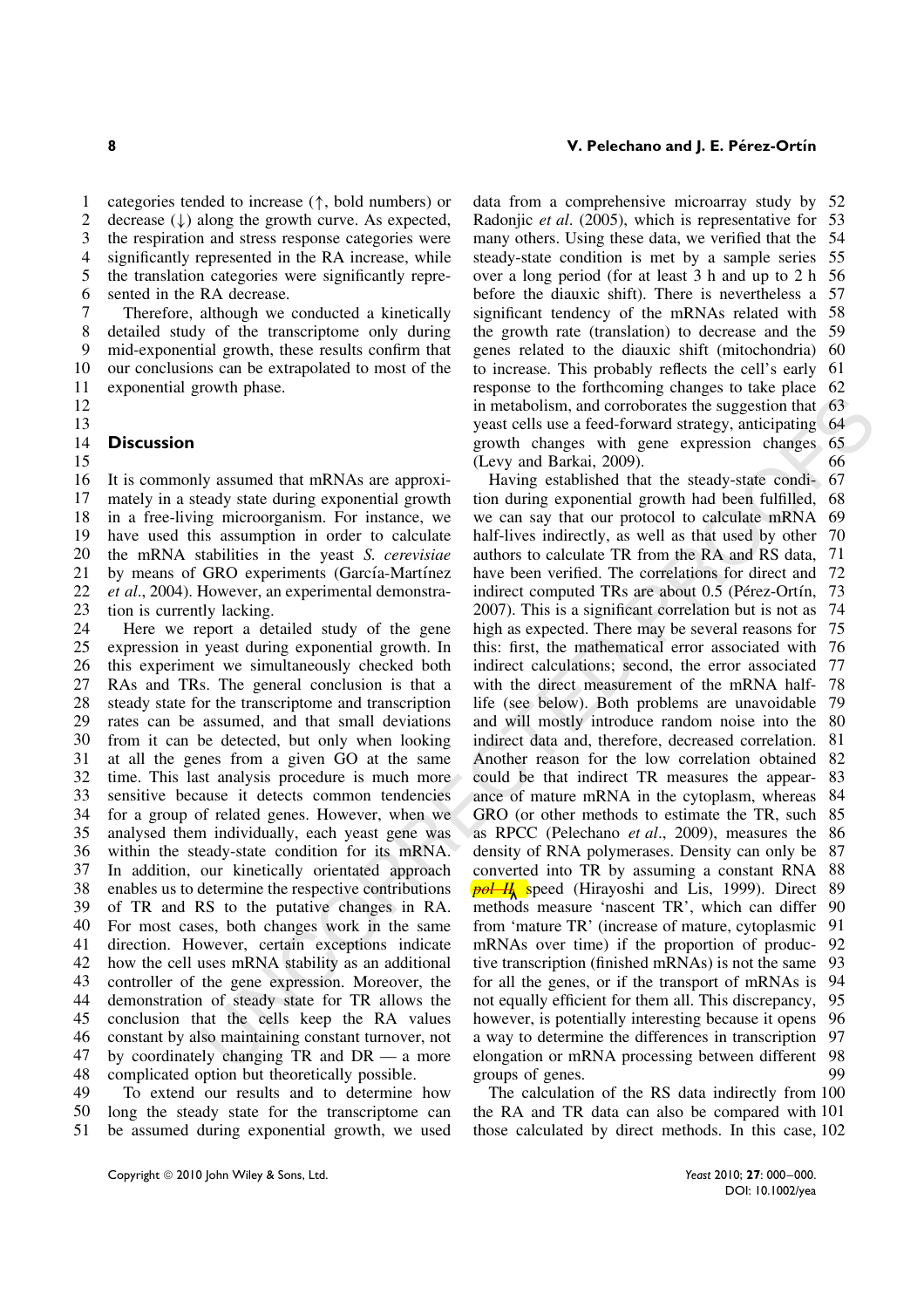**Steady-state transcriptome in exponentially growing yeast cells**  $\alpha$ 

matically correlate positively with the plats for the canonical correlation (and the case in the case in the case in the case in the case in the case in the case in the case in the case in the case in the case in the case 1 2 3 4 5 6 7 8 9 10 11 12 13 14 15 16 17 18 19 20 21 22 23 24 25 26 27 28 29 30 31 no correlation exists (see Pérez-Ortín, 2007). This result is surprising and suggests potential confusing influences when mathematically operating with variables that have already been correlated. For instance, TR and RA correlate positively, and both correlate negatively with RS (García-Martínez *et al*., 2007). Thus, when computing TR with the RA and RS data (TR  $\alpha$ <sub>x</sub> RA/RS), we obtain a new dataset by dividing one dataset that correlates positively with the TR by one that is inversely correlated. The result is, therefore, a new dataset that should mathematically correlate positively with the TR, as is in fact the case. However, when we attempted to compute RS using the TR and RA data (RS *α* RA/TR), we divided two datasets that negatively correlated to RS. Thus, this negative correlation in the new dataset decreased, due to a confusing effect of the different variables. Another source of discrepancy is the dilution effect caused by the continuous growth of the culture when calculating indirect RS that contributes to mRNA concentration reduction besides the mRNA degradation itself (Alon, 2006), whereas it does not affect indirect methods because the growth of the culture is stopped due to the transcription stop. Additional limitations in the calculations are related to the use of nascent TR (see above) and the well-known problems brought about by the stressing situation caused to cells because of the transcription stop that they require (Grigull *et al.*, 2004; Pérez-Ortín *et al*., 2007).

32 33 34 35 36 37 38 Finally, the confirmation of a transcriptional steady state during the exponential phase means that the functional analyses of gene expression done in yeast to date are reliable, as this steady state confirms that the different time points within that phase can be considered as identical with regard to all mRNA levels.

39

#### 40 41 Acknowledgements

42 43 44 45 46 47 48 <u>4</u>9 50 We wish to thank Dr S. Chávez and Albert Sorribas for critically reading the manuscript, and all the members of the Yeast Functional Genomics Group for discussions. We are especially grateful to José García-Martínez (DNA-chip service at the SCSIE) for performing the DNA macroarrays. V.P. was partially funded by a FPI fellowship from the Generalitat Valenciana (Valencian Regional Government). This work was supported by Grant No. BFU2007-67575- CO3-01/BMC from the Spanish  $M\bullet\bullet\bullet$  E $\bullet\bullet\bullet\bullet\bullet\bullet\bullet\bullet$ and Grant No. ACOMP/2009/368 from the Generalitat

51 Valenciana (to J.E.P.-O.).

Copyright 2010 John Wiley & Sons, Ltd. *Yeast* 2010; **27**: 000–000.

# **Supporting information on the internet**

54 55 The following suporting information may be found in the online version of this article:

56 57 58 59 Table S1. TR and RA values for the experiment Table S2. Relative contribution of TR to RA changes

60 61 62 Table S3. Complete lists of functional groups with a significant deviation from the steady state during exponential growth

Figure S1. Correlation between the different time points for the amount of mRNA (RA) and the transcription rate (TR)

#### **References**

- 69 70 71 72 Al-Shahrour F, Minguez P, Tarraga J, *et al*. 2006. BABE-LOMICS: a systems biology perspective in the functional annotation of genome-scale experiments. *Nucleic Acids Res* **34**: W472–476.
- 73 74 75 Alberola TM, García-Martínez J, Antúnez O, et al. 2004. A new set of DNA macrochips for the yeast *Saccharomyces cerevisiae*: features and uses. *Int Microbiol* **7**: 199–206.
- 76 Berriz GF, King OD, Bryant B, *et al*. 2003. Characterizing gene sets with FuncAssociate. *Bioinformatics* **19**: 2502–2504.
- 77 78 79 Daran-Lapujade P, Daran JM, van Maris AJ, *et al*. 2009. Chemostat-based micro-array analysis in baker's yeast. *Adv Microb Physiol* **54**: 257–311.
- 80 81 DeRisi JL, Iyer VR, Brown PO. 1997. Exploring the metabolic and genetic control of gene expression on a genomic scale. *Science* **278**: 680–686.
- 82 83 84 García-Martínez J, Aranda A, Pérez-Ortín JE. 2004. Genomic run-on evaluates transcription rates for all yeast genes and identifies gene regulatory mechanisms. *Mol Cell* **15**: 303–313.
- 85 86 García-Martínez J, González-Candelas F, Pérez-Ortín JE. 2007. Common gene expression strategies revealed by genome-wide analysis in yeast. *Genome Biol* **8**: R222.
- 87 88 89 Grigull J, Mnaimneh S, Pootoolal J, *et al*. 2004. Genome-wide analysis of mRNA stability using transcription inhibitors and microarrays reveals posttranscriptional control of ribosome biogenesis factors. *Mol Cell Biol* **24**: 5534–5547.
- 90 91 92 93 Hayes A, Zhang N, Wu J, *et al*. 2002. Hybridization array technology coupled with chemostat culture: tools to interrogate gene expression in *Saccharomyces cerevisiae*. *Methods* **26**: 281–290.
- 94 95 Hirayoshi K, Lis JT. 1999. Nuclear run-on assays: assessing transcription by measuring density of engaged RNA polymerases. *Methods Enzymol* **304**: 351–362.
- 96 97 Holstege FC, Jennings EG, Wyrick JJ, *et al*. 1998. Dissecting the regulatory circuitry of a eukaryotic genome. *Cell* **95**: 717–728.
- 98 99 Levy S, Barkai N. 2009. Coordination of gene expression with growth rate: a feedback or a feed-forward strategy? *FEBS Lett* **583**: 3974–3978.
- 100 in microarray data analysis: GEPAS. *Nucleic Acids Res* 34: 101 102 Montaner D, Tarraga J, Huerta-Cepas J, *et al*. 2006. Next station W486–491.

DOI: 10.1002/yea

52 53

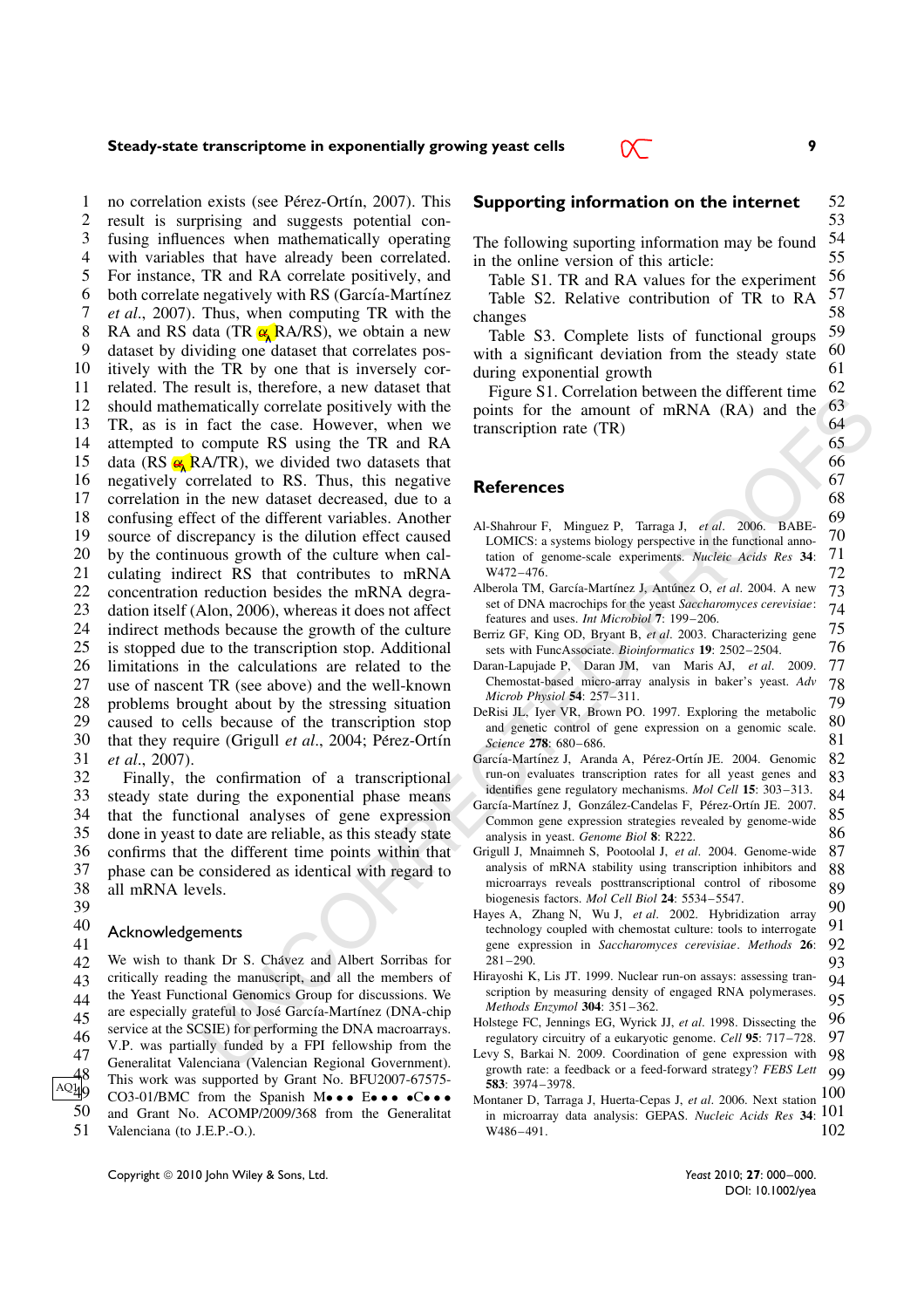### **10 V. Pelechano and J. E. Perez-Ort ´ ´ın**

- Pelechano V, Jimeno-González S, Rodriguez-Gil A, et al. 2009. Regulon-specific control of transcription elongation across the yeast genome. *PLoS Genet* **5**: e1000614.
	- Pérez-Ortín JE. 2007. Genomics of mRNA turnover. *Brief Funct Genom Proteom* **6**: 282–291.
- Pérez-Ortín JE, Alepuz PM, Moreno J. 2007. Genomics and gene transcription kinetics in yeast. *Trends Genet* **23**: 250–257.
- Radonjic M, Andrau JC, Lijnzaad P, *et al*. 2005. Genome-wide analyses reveal RNA polymerase II located upstream of genes

31 poised for rapid response upon *S. cerevisiae* stationary phase exit. *Mol Cell* **18**: 171–183.

- Regenberg B, Grotkjaer T, Winther O, *et al*. 2006. Growth-rate regulated genes have profound impact on interpretation of transcriptome profiling in *Saccharomyces cerevisiae*. *Genome Biol* **7**: R107.
- Alon U. 2006. *An Introduction to Systems Biology: Design Principles of Biological Circuits*. Chapman & Hall/CRC *Principles of Biological Circuits.* Chapman & Hall/CRC  $\frac{37}{38}$   $\frac{AQ2}{9}$

UNCORRECTED PROPERTY

- 
- 
- 
- 
-